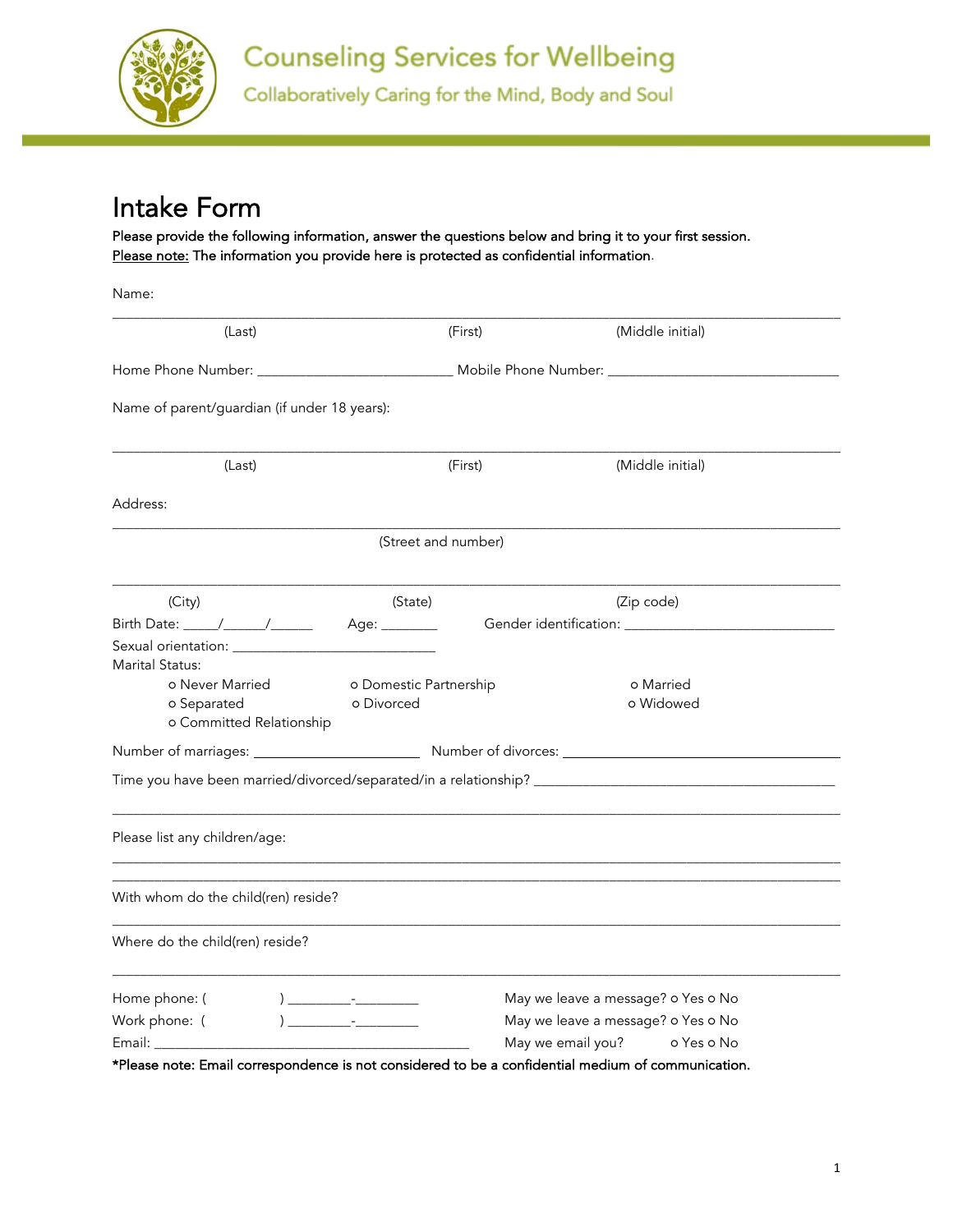

# **Counseling Services for Wellbeing**

Collaboratively Caring for the Mind, Body and Soul

|               | May we contact the referral source to say Thank You?      |                                                                                                                                                                                                                                | o Yes o No                                                                                                   |  |
|---------------|-----------------------------------------------------------|--------------------------------------------------------------------------------------------------------------------------------------------------------------------------------------------------------------------------------|--------------------------------------------------------------------------------------------------------------|--|
|               |                                                           |                                                                                                                                                                                                                                |                                                                                                              |  |
| o No          |                                                           |                                                                                                                                                                                                                                | Have you previously received any type of mental health services (psychotherapy, psychiatric services, etc.)? |  |
|               |                                                           |                                                                                                                                                                                                                                |                                                                                                              |  |
| o Yes<br>o No | Are you currently taking any prescription medication?     | Please List: North American State of the Communication of the Communication of the Communication of the Communication of the Communication of the Communication of the Communication of the Communication of the Communication |                                                                                                              |  |
| o Yes<br>o No | Have you ever been prescribed any psychiatric medication? |                                                                                                                                                                                                                                |                                                                                                              |  |
|               |                                                           |                                                                                                                                                                                                                                |                                                                                                              |  |
|               |                                                           | What significant life changes or stressful events have you experienced recently?                                                                                                                                               |                                                                                                              |  |
|               |                                                           |                                                                                                                                                                                                                                |                                                                                                              |  |
|               |                                                           |                                                                                                                                                                                                                                |                                                                                                              |  |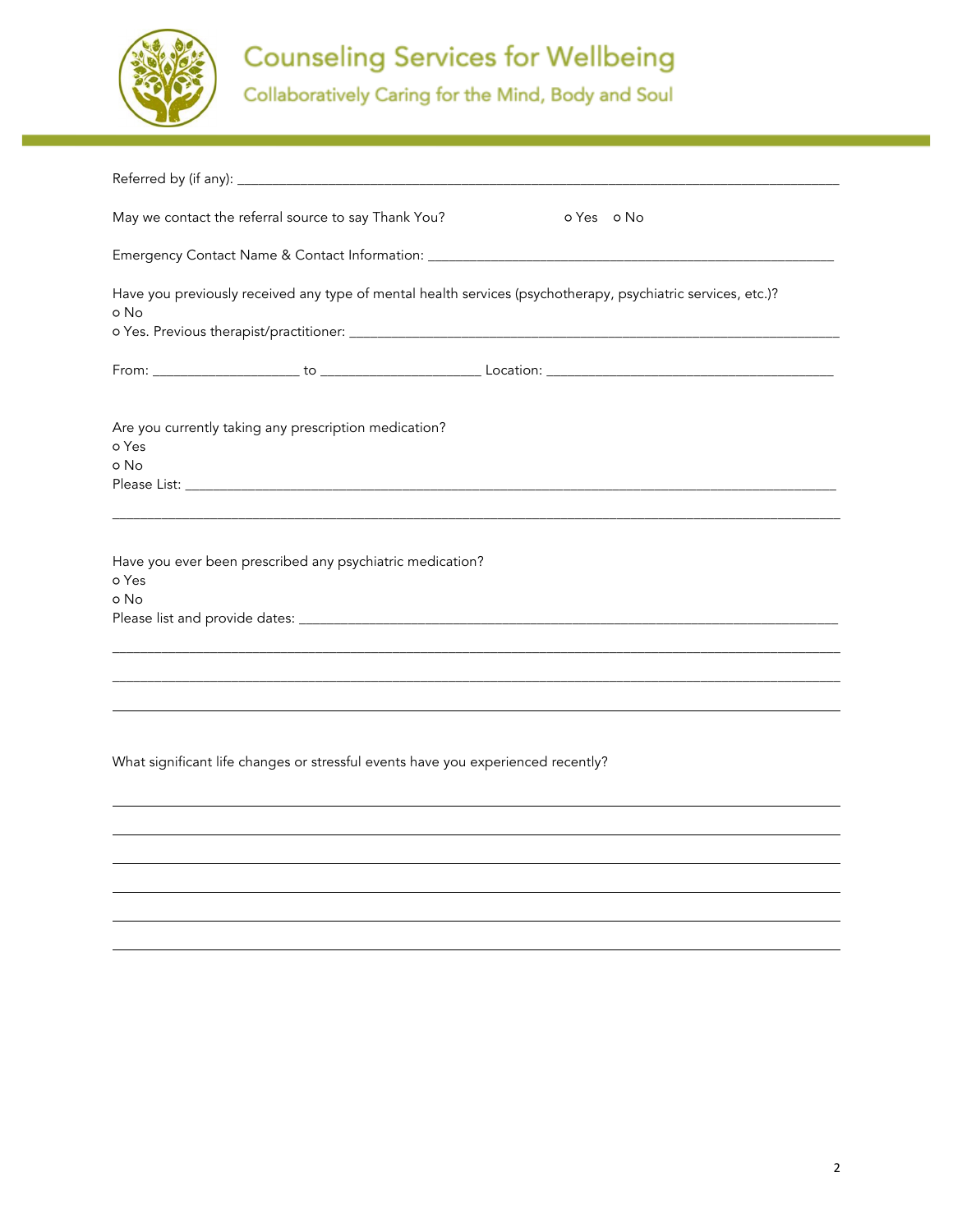

# GENERAL HEALTH AND MENTAL HEALTH INFORMATION

|                                           | How would you rate your current physical health? (please circle)                                                                                    |              |       |               |
|-------------------------------------------|-----------------------------------------------------------------------------------------------------------------------------------------------------|--------------|-------|---------------|
| Poor                                      | Unsatisfactory                                                                                                                                      | Satisfactory | Good  | Very Good     |
|                                           | Please list any specific health problems you are currently experiencing:                                                                            |              |       |               |
|                                           | How would you rate your current sleeping habits? (please circle)                                                                                    |              |       |               |
| Poor                                      | Unsatisfactory                                                                                                                                      | Satisfactory | Good  | Very Good     |
|                                           | Please list any specific sleep problems you are currently experiencing:                                                                             |              |       |               |
|                                           |                                                                                                                                                     |              |       |               |
|                                           | What types of exercise do you participate in? __________________________________                                                                    |              |       |               |
|                                           | Please list any difficulties you experience with your appetite or eating patterns:                                                                  |              |       |               |
|                                           |                                                                                                                                                     |              |       |               |
| o No<br>o Yes<br>If yes, please describe: | Are you currently experiencing chronic pain?                                                                                                        |              |       |               |
| If yes, for approximately how long?       | Are you currently experiencing overwhelming sadness, grief, or depression? o No o Yes                                                               |              |       |               |
|                                           | Have you ever had thoughts of harming yourself in any way (including self-injury and suicide)?<br>If yes, when was the last time you felt that way? |              |       | o No<br>o Yes |
|                                           | Have you ever had thoughts of harming others in any way?<br>If yes, when was the last time you felt that way?                                       | o No         | o Yes |               |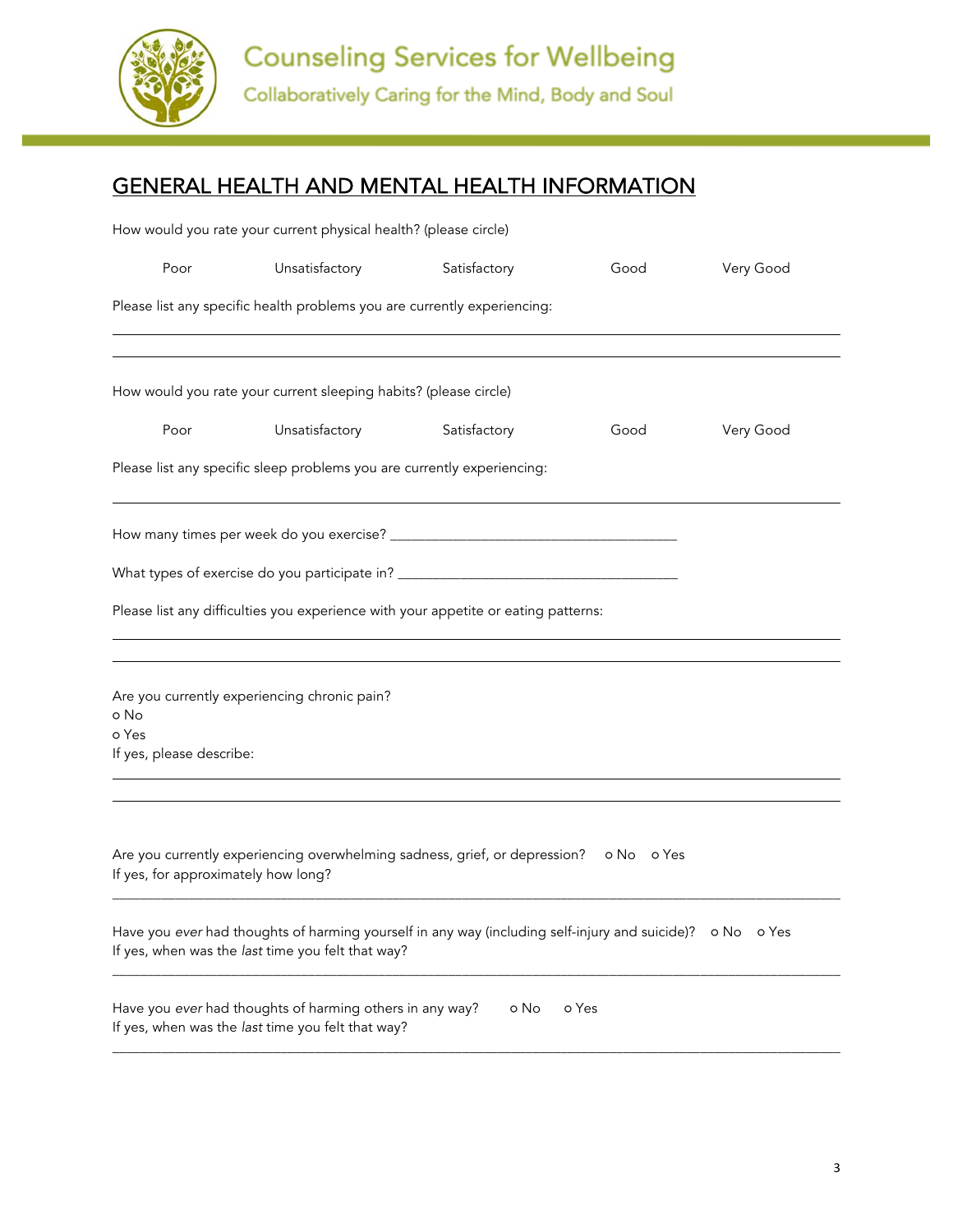

Have you ever attempted suicide? o No o Yes If yes, when and what method was used?

Have you ever self-injured? o No o Yes

If yes, when was the last time you self-harmed and what method was used?

| Are you currently experiencing anxiety, panic attacks, or have any phobias? | oNo oYes |  |
|-----------------------------------------------------------------------------|----------|--|
| If yes, when did you begin experiencing this?                               |          |  |

| Do you drink alcohol more than once per week? |  | o No o Yes o Sometimes |  |
|-----------------------------------------------|--|------------------------|--|
| If yes, how many days do you drink per week?  |  |                        |  |

How often do you engage in recreational drug use?

| o Daily                                                    | o Weekly | o Monthly                                                          | o Occasionally                                                                        | o Never    |  |
|------------------------------------------------------------|----------|--------------------------------------------------------------------|---------------------------------------------------------------------------------------|------------|--|
|                                                            |          |                                                                    |                                                                                       |            |  |
| Specify what substance(s) you use? ___________             |          |                                                                    |                                                                                       |            |  |
| How many caffeinated products do you consume daily? ______ |          |                                                                    |                                                                                       |            |  |
| Do you use tobacco? o No                                   | o Yes    |                                                                    |                                                                                       |            |  |
| If yes, how much do you smoke per week? _____              |          |                                                                    |                                                                                       |            |  |
|                                                            |          | Has anyone ever asked you to stop/cut back on using any substance? |                                                                                       | o No o Yes |  |
|                                                            |          |                                                                    | Have you ever had any legal issues related to drug use (including alcohol/marijuana)? | o No o Yes |  |
| Have you ever felt guilty about using any substances?      |          |                                                                    |                                                                                       | o No o Yes |  |

\_\_\_\_\_\_\_\_\_\_\_\_\_\_\_\_\_\_\_\_\_\_\_\_\_\_\_\_\_\_\_\_\_\_\_\_\_\_\_\_\_\_\_\_\_\_\_\_\_\_\_\_\_\_\_\_\_\_\_\_\_\_\_\_\_\_\_\_\_\_\_\_\_\_\_\_\_\_\_\_\_\_\_\_\_\_\_\_\_\_\_\_\_\_\_\_\_\_\_\_\_\_\_\_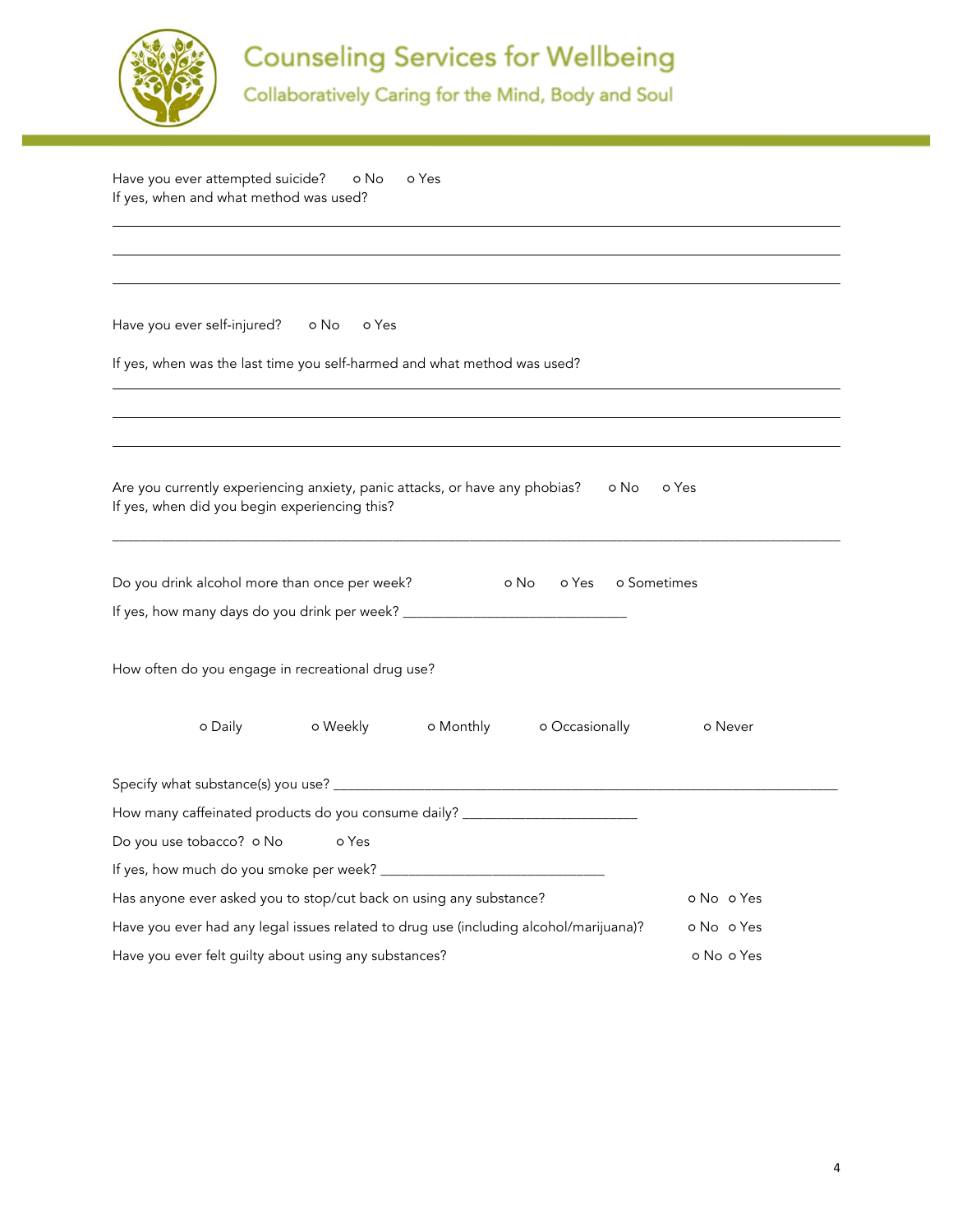

## FAMILY MENTAL HEALTH HISTORY

In the section below, identify if there is a family history of any of the following. If yes, please indicate the family member's relationship (including self) in the space provided (father, grandmother, uncle, etc.).

|                                                                                      | Please Circle |      | List of Family Member(s) |
|--------------------------------------------------------------------------------------|---------------|------|--------------------------|
|                                                                                      |               |      |                          |
| Alcohol/Substance Abuse                                                              | yes/no        |      |                          |
| Anxiety                                                                              | yes/no        |      |                          |
| Depression                                                                           | yes/no        |      |                          |
| <b>Bipolar Disorder</b>                                                              | yes/no        |      |                          |
| Domestic Violence                                                                    | yes/no        |      |                          |
| <b>Eating Disorders</b>                                                              | yes/no        |      |                          |
| Obesity                                                                              | yes/no        |      |                          |
| Obsessive Compulsive Disorder                                                        | yes/no        |      |                          |
| Schizophrenia                                                                        | yes/no        |      |                          |
| Suicide Attempts/Completion                                                          | yes/no        |      |                          |
| Physical abuse                                                                       | yes/no        |      |                          |
| Sexual abuse                                                                         | yes/no        |      |                          |
| Further Information:<br><b>ADDITIONAL INFORMATION</b><br>Are you currently employed? |               | o No | o Yes                    |
| If yes, what is your current employment situation?                                   |               |      |                          |
| Do you enjoy your work? Is there anything stressful about your current work?         |               |      |                          |
| Do you consider yourself spiritual or religious?                                     |               | o No | o Yes                    |
|                                                                                      |               |      |                          |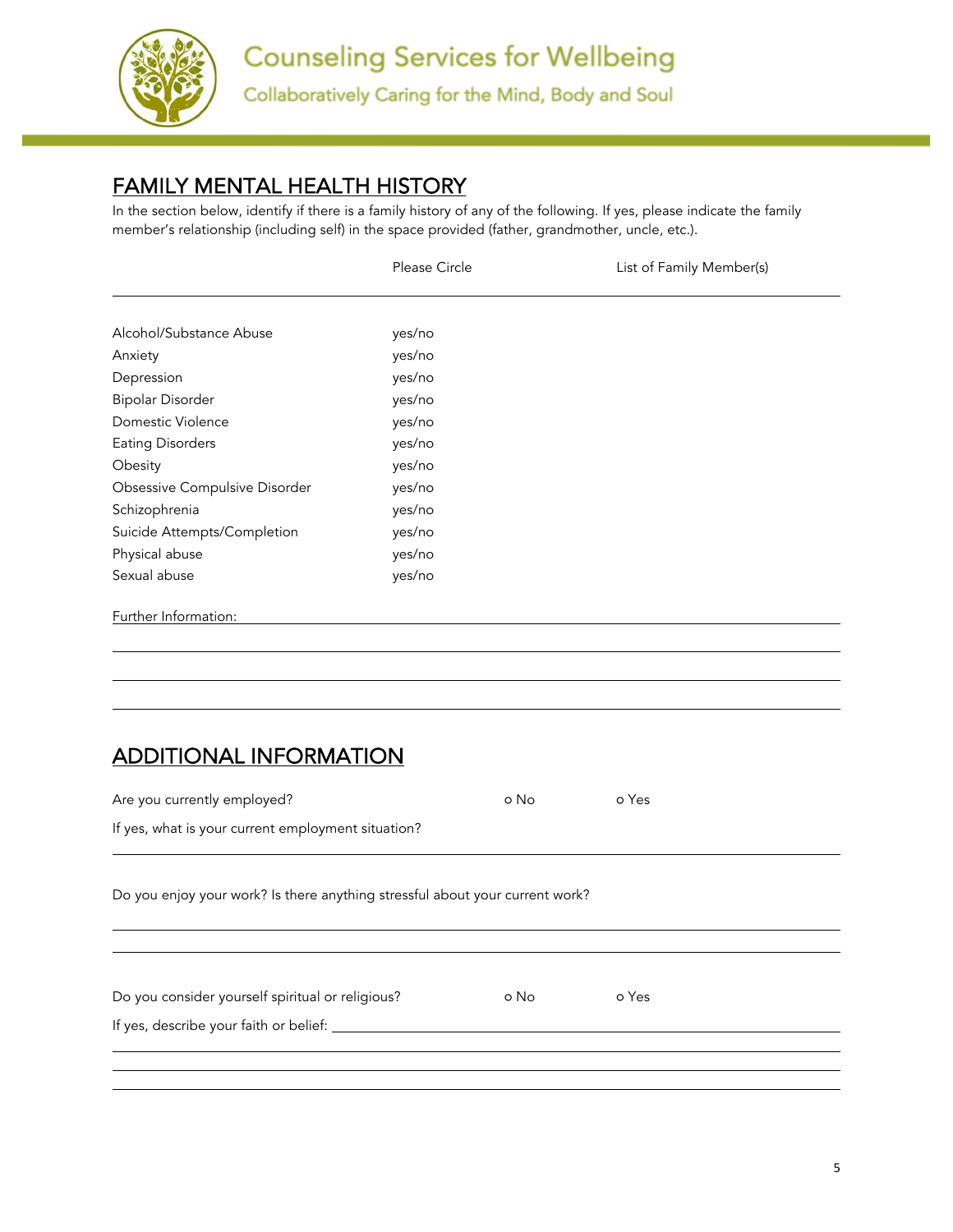

| Do you currently have any legal proceedings occurring? | o No o Yes |
|--------------------------------------------------------|------------|
|                                                        |            |
| What do you consider to be some of your strengths?     |            |
|                                                        |            |
|                                                        |            |
| What do you consider to be some of your weaknesses?    |            |
|                                                        |            |

Who are your primary supports (family/friends/community organizations)? How supportive are these people?

What are some of the ways you typically cope with or try to reduce stress in your life?

What would you like to accomplish out of your time in therapy?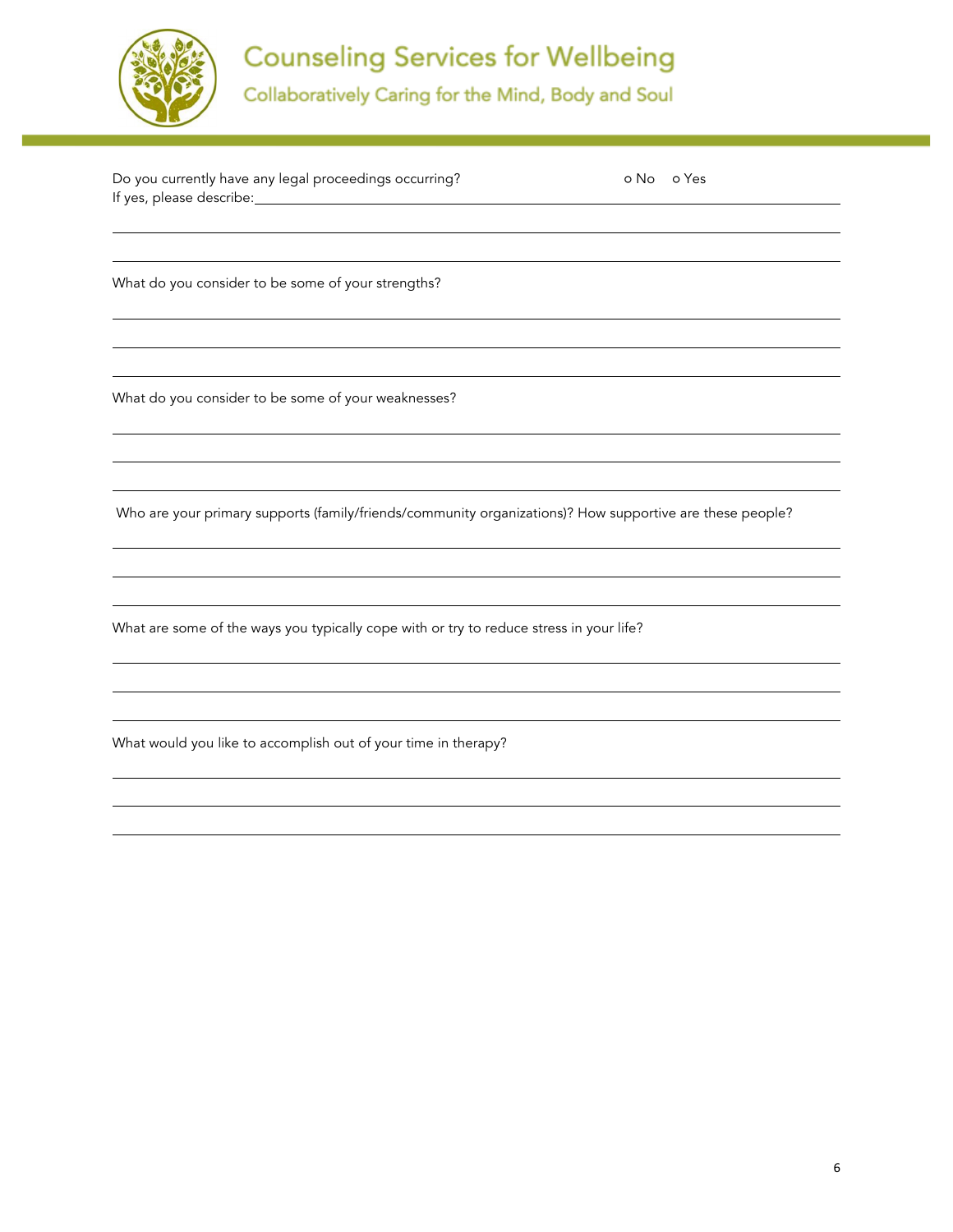

### Agreement Regarding Services, Fees, and Client's Rights and Responsibilities

#### Purpose of this agreement:

This agreement provides you the client with an outline of what you can expect from your provider and what we will expect of you as we work together. In order to provide the highest quality of care, we want to give you as much information as you need to answer all of your questions.

#### Our Mission:

To serve our patient and our community in a spirit of total caring, to provide quality service to each patient, to treat each patient with kindness, respect and consideration while presenting multiple paths to wellness, and to commit to relief of suffering, promoting wellness and restoring health. We believe that life is far more fulfilling when the mind and body are in balance and strive to create a space where that journey becomes possible. We are a group of skilled Mental Health Professionals collaborating in an innovative way reaching multiple mental health diagnoses and issues. Each provider has their own unique interests and specialties, including but not limited to-- psychiatric evaluations, medication evaluation and management, acute and complex mental illness, adolescents, eating disorders, trauma, sexual abuse and domestic violence, chemical dependency and dual diagnosis, child life and developmental therapy, parenting assessments and coaching. Our goal is to partner with our clients in their journey towards improved mental health and symptom management. Therapy and medication can be helpful tools for your journey, but in no way will they be a quick fix. We ask for a shared commitment in this process, including regular and ongoing therapy until your therapist and you feel that you are better equipped to handle what brought you here initially. It may be painful, and it definitely won't be easy, so be prepared to put in some work and sit in some discomfort with us in this process.

#### Professional Standards and Ethics:

All of the providers at Counseling Services for Wellbeing are licensed by the State of Washington Department of Health (DOH) and have fulfilled all of the requirements required to provide your psychiatric and mental health services. You may search our individual credentials on the DOH website at www.doh.wa.gov, or call (800) 525-0127.

#### Appointments:

Psychotherapy: Most therapy appointments are scheduled for 53 minutes each. If you are late to your appointment the lost time will be part of your scheduled time, it will not be added to the end of your scheduled time.

Family Doctor Initial evaluation: New patients and initial intakes can take between 60 - 90 minutes. These appointments will be used to evaluate the health and needs of the individual patient. Our Medical Doctor will then determine the course of treatment based on the evaluation and findings. Subsequent appointment times can vary and will be based on the patients needs and presenting issues.

Medication Management and Psychiatric Evaluation: New Patients-- you will have two initial visits to establish a proper diagnosis and thorough evaluation. We generally do not prescribe medication on the first visit. The first appointment is 60 minutes, and subsequent appointments will likely be 30 - 60 minutes. These appointments will be used to evaluate, educate and determine a mental health diagnosis, as well as discuss side effects and efficacy of your prescribed medication. Our Medical Doctor and/or Psychiatric Nurse Practitioners will see you weekly until either your symptoms are alleviated or your condition is stabilized. You will then be seen either monthly or quarterly, depending on your health and stability of your condition.

Refills: You will be given refills for your prescriptions during your medication management appointments. If you cancel this appointment, but need a refill, you will be responsible to provide us with 7 days notice prior to you running out of your current prescription, and will need to be seen by your provider for further refills. If we notice a pattern of repeated cancellations and refill requests over the phone, this will be addressed, and a service charge of \$50 for phone refill requests will be charged for each occurrence.

#### Cancellation Policy:

In order to provide you with optimal care, your appointment time is reserved specifically for you. Our providers do not double book. In return, we ask that you provide us with 48-hours notice if you are unable to make it to your appointment. If you are unable to provide us with this 48-hour notice, you will incur a charge of \$100 for therapy appointments, \$100.00 for routine medical exams, and \$200 for psychiatric medication management appointments--irrespective of the reason for the cancellation/no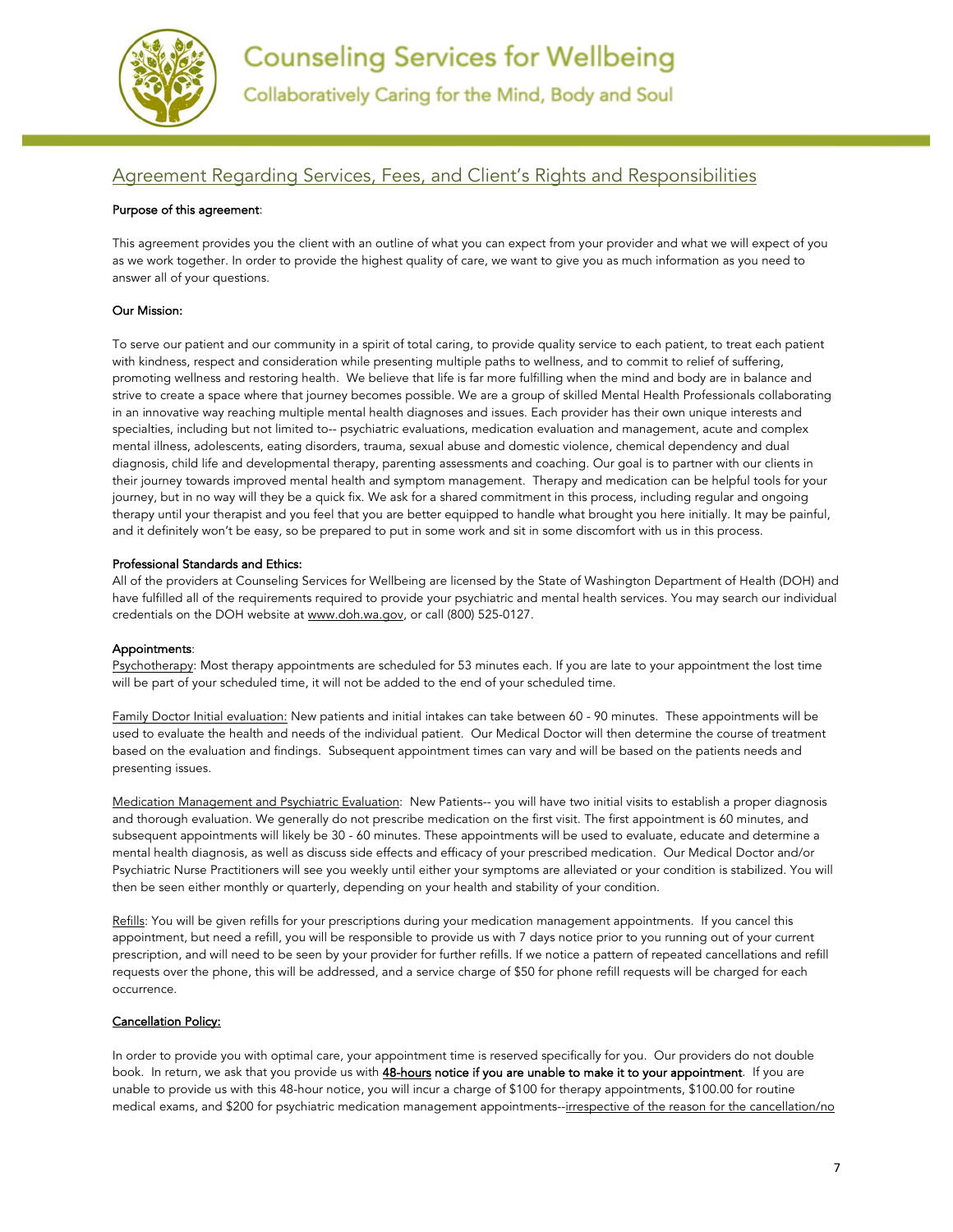

show. We will make every effort to provide you with adequate notice if your provider will be unavailable for a scheduled appointment and be more than happy to reschedule as needed. Insurance does *NOT* cover this fee.

#### Fees and Financial Responsibility:

Psychotherapy: Fees are set by the individual practitioner based on their qualifications, experience and degree.

There is a limited number of sliding scale session sessions available for those clients who qualify. The fee for service in these cases is based on a sliding scale that is determined by the client's ability to pay, and is set by individual providers.

Psychiatric Nurse Practitioner Services: We accept Premera, Lifewise, Regence, Blue Cross Blue Shield, Group Health, Medicare and First Choice Health Plans for these services, or out-of-network and private pay. A schedule of the private pay fees for these services is available through our front desk.

As of 2013 the visit types, visit lengths, reimbursement for psychiatric visits have changed nationwide.

If you see a non-prescribing therapist (i.e. social worker, counselor) the co-pay or coinsurance is usually the same for each visit. It is important to note that visits with medical specialists and psychiatric nurse practitioner are billed based on many factors including, but not limited to time, complexity, amount of therapy etc. *As a result, your copay/coinsurance and the length of the appointment CAN BE DIFFERENT for each visit.* 

Since you cost-share with your insurance company, we do our best to estimate your portion at the time that you check in. Despite our best efforts, it is possible that once we get the claim back (usually 3-6 weeks after it is submitted), your cost-share may be higher than originally anticipated. We will notify you about any balance due with a monthly statement. If we overestimated the cost-share, the credit will be applied towards your future visits unless you specify otherwise.

#### Financial Responsibility and Insurance Billing Practices:

Payment in full is due at the time of each session including private pay amounts, copays, coinsurance and deductibles. You will be billed for any remaining balance. If an unpaid balance remains after 60 days, we will require a payment plan be initiated to continue to provide services. Unpaid balances that exceed 90 days will initiate a collection effort by our administrative team, and after 120 days will be sent to an outside collections agency for recovery and some identifying confidential information will be released in this process. This may negatively impact your credit.

*We reserve the right to bill our standard fees for case coordination, clinical and legal write-ups, and phone consultations exceeding 5 minutes per week*. Our time is valuable and is best served providing high quality therapy to you while you are here in session. There is no charge for routine telephone calls to our administrative staff regarding scheduling, appointments, or billing.

#### Insurance:

We are currently accepting all forms of insurance\*\* and can bill out-of-network if we are not covered by your plan. We will make every effort to match you with providers who are contracted with your insurance, but may ask that you see an out-of-network provider in special needs situations and on a case by case basis. Please provide full insurance information and your insurance card upon your initial visit to determine eligibility of benefits, and obtain authorization from your insurance provider when necessary prior to your first visit.

If your insurance plan requires pre-authorization for services, it is ultimately the responsibility of the client to obtain this authorization *prior* to being seen by your provider. If you fail to obtain authorization, any and all charges incurred and not reimbursed, will be your financial responsibility.

As noted previously, since you cost-share with your insurance company, we do our best to estimate your portion at the time that you check in. Despite our best efforts, it is possible that once we get the claim back (usually 3-6 weeks after it is submitted), your cost-share may be higher than originally anticipated. We will notify you about any balance due with a monthly statement. If we overestimated the cost-share, the credit will be applied towards your future visits unless you specify otherwise. At the start of the each new calendar year in January, with new insurance plans taking effect along with new deductibles to be met, we will be reverifying benefits and collecting your full visit fee that will be applied to your deductible, at the time of service.

\*\* Premera/ Lifewise, Regence, Blue Cross Blue Shield, Group Health PPO, Medicare and First Choice Health Plans only for psychiatric mental health services with the Nurse Practitioners.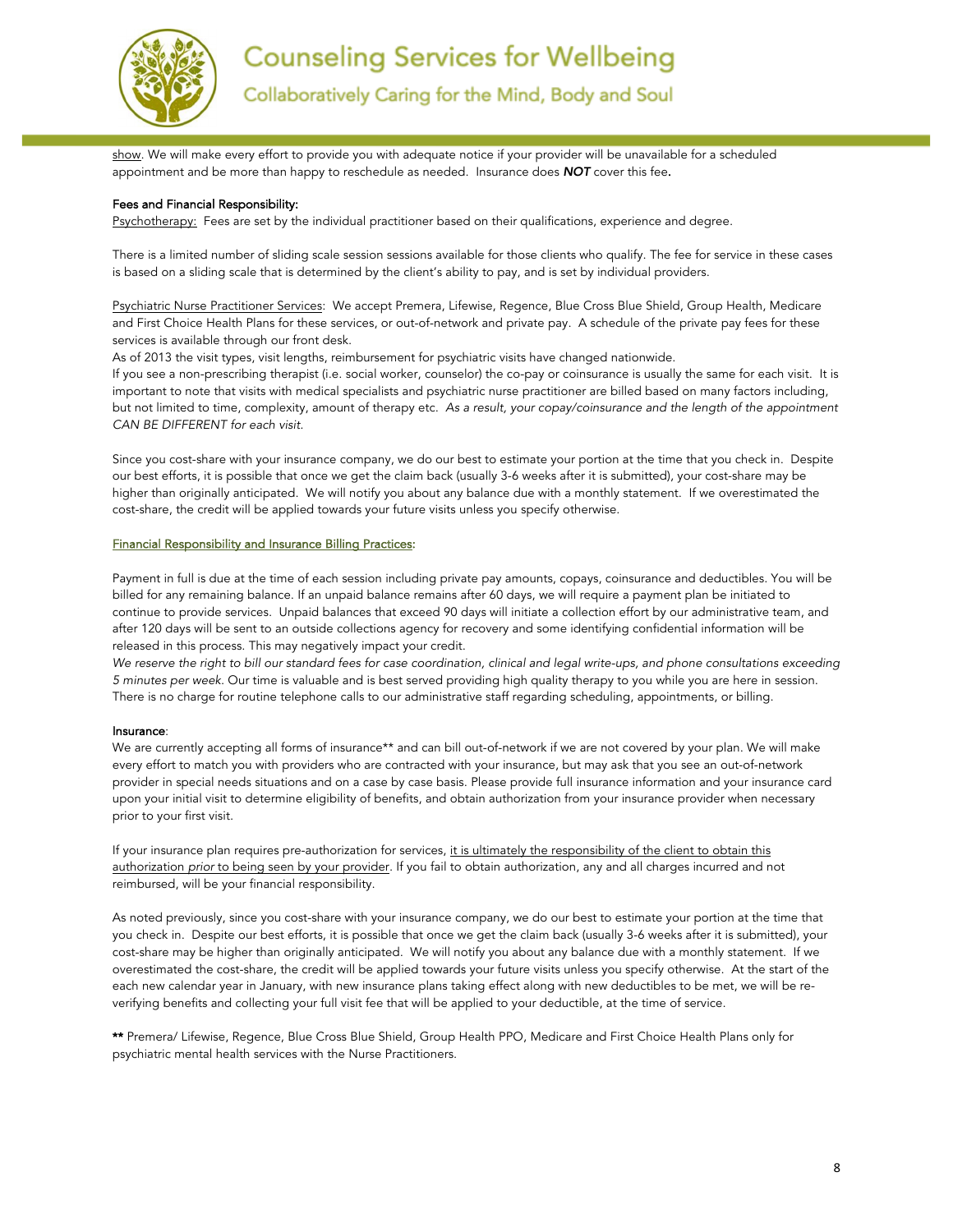

#### Confidentiality:

Information discussed during the course of therapy is confidential. By law, information concerning treatment may be released only with the written consent of the person treated (or the person's guardian if applicable). In the event where there is suspected child or elder abuse or an imminent danger of harm to one's self or others, the law requires the release of confidential information. In these instances we are required to make a report to the appropriate authorities. In addition, the courts may subpoena treatment records in certain circumstances. Any type of release of confidential information will be discussed with you. We are compliant with the Health Insurance Portability and Accountability Act (HIPAA), a federal law that provides privacy protections and new patient rights with regard to personal health care information. HIPAA requires that I provide you with a Notice of Privacy Practices. This Notice, which is attached to this agreement, explains HIPAA in detail and its application to your personal health care information. We may ask you to allow an intern social worker to sit in on your sessions or participate in your care. Any use of your information for teaching purposes will not be transferred outside of our practice, and your PHI will be protected in accordance with our Privacy Practices as described below. You may opt out of this at any time. Since maintaining confidentiality between family members may reduce the ability to work effectively on behalf of the clients, the practitioner requests that domestic or intimate partners and/or married persons or divorced parents (when working on issues related to their children), and members of the same nuclear family waive their right to confidentiality among themselves or among each other. This does not mean that the therapist will necessarily disclose to one or more family members what another family member(s) discussed in a counseling session. It does mean that the practitioner may do so, if they deem it necessary for the success of the work in progress. The client's(s') waiver(s) of the privilege of confidentiality in this regard is (are) thereby given by the signature(s) below. The client's(s') waiver of the privilege of confidentiality as regards any release of information to a designated insurance company and/or to professional collection agencies and/or to other relevant professionals utilized by Counseling Servicers For Wellbeing, Inc. as consultants on any issue that may arise in conjunction with services provided to the clients(s) is (are) also give by the signature(s) below.

The client also acknowledges and accepts that other than the occasional use of designated questionnaires, the occasional notation, notes taken during therapy, and occasional email correspondence (see below), it is not the usual practice of Counseling Services for Wellbeing, Inc. to provide such notes to third parties.

#### Risks associated with the use of email, internet means of communication, telephone and texting.

I (we) understand and accept that confidentiality, otherwise provided by the practitioners of Counseling Services For Wellbeing, Inc., according to the terms above, may be at risk by using and/or our using email and/or Skype and/or texting and/or other internet means of communication and/or telephone for the transmission of information related to our healthcare and treatment. For instance, I (we) realize that unknown or third parties may electronically intercept our personal information. I (we), hereby, accept all such risks and authorize practitioners of Counseling Services For Wellbeing, Inc. to communicate electronically by using Skype and/or the telephone (text) and/or the email address(es) provided below as well as any email addresses provided by my (our) insurance carrier.

#### Age of Consent:

In accordance with RCW 71.34.530: Any minor thirteen years or older may request and receive outpatient mental health treatment without the consent of the minor's parent. Parental authorization, or authorization from a person who may consent on behalf of the minor pursuant to RCW 7.70.065, is required for outpatient treatment of a minor under the age of thirteen.

## Your Information. Your Rights. Our Responsibilities.

Notice of Privacy Practices: This notice describes how medical information about you may be used and disclosed and how you can get access to this information. Please review it carefully.

#### Your Rights

You have the right to:

- Get a copy of your paper or electronic medical record
- Correct your paper or electronic medical record
- Request confidential communication
- Ask us to limit the information we share
- Get a list of those with whom we've shared your information
- Get a copy of this privacy notice
- Choose someone to act for you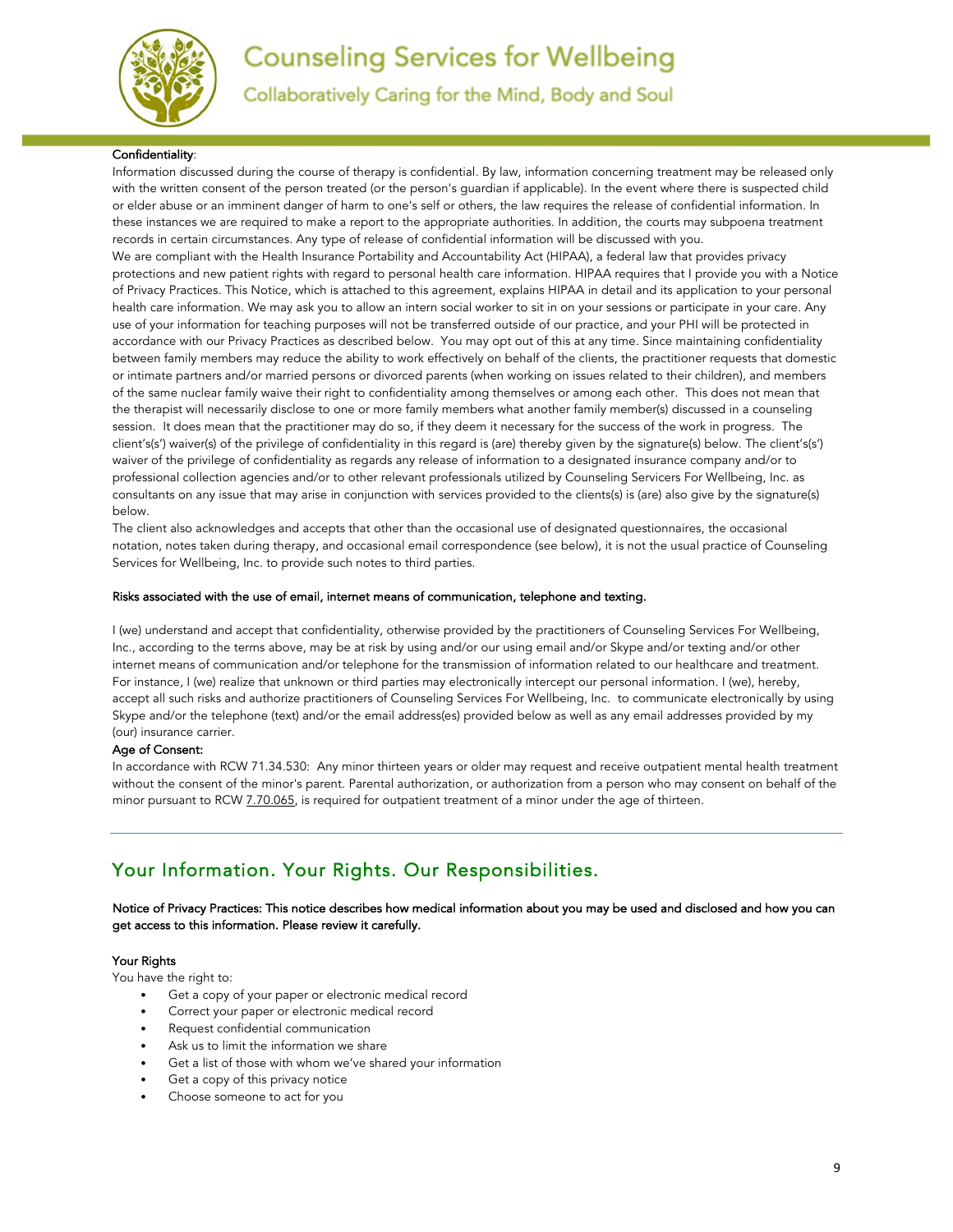

File a complaint if you believe your privacy rights have been violated

#### Your Choices

You have some choices in the way that we use and share information as we:

- Tell family and friends about your condition
- Provide disaster relief
- Include you in a hospital directory
- Provide mental health care
- Market our services and sell your information
- Raise funds

#### Our Uses and Disclosures

- We may use and share your information as we:
	- Treat you
	- Run our organization
	- Bill for your services
	- Help with public health and safety issues
	- Do research
	- Comply with the law
	- Respond to organ and tissue donation requests
	- Work with a medical examiner or funeral director
	- Address workers' compensation, law enforcement, and other government requests
	- Respond to lawsuits and legal actions

#### Your Rights

When it comes to your health information, you have certain rights. This section explains your rights and some of our responsibilities to help you.

#### Get an electronic or paper copy of your medical record

• You can ask to see or get an electronic or paper copy of your medical record and other health information we have about you. Ask us how to do this.

#### We will provide a copy or a summary of your health information, usually within 30 days of your request. We may charge a reasonable, cost-based fee.

Ask us to correct your medical record

- You can ask us to correct health information about you that you think is incorrect or incomplete. Ask us how to do this.
- We may say "no" to your request, but we'll tell you why in writing within 60 days.

#### Request confidential communications

- You can ask us to contact you in a specific way (for example, home or office phone) or to send mail to a different address.
- We will say "yes" to all reasonable requests.

#### Ask us to limit what we use or share

- You can ask us not to use or share certain health information for treatment, payment, or our operations. We are not required to agree to your request, and we may say "no" if it would affect your care.
- If you pay for a service or health care item out-of-pocket in full, you can ask us not to share that information for the purpose of payment or our operations with your health insurer. We will say "yes" unless a law requires us to share that information.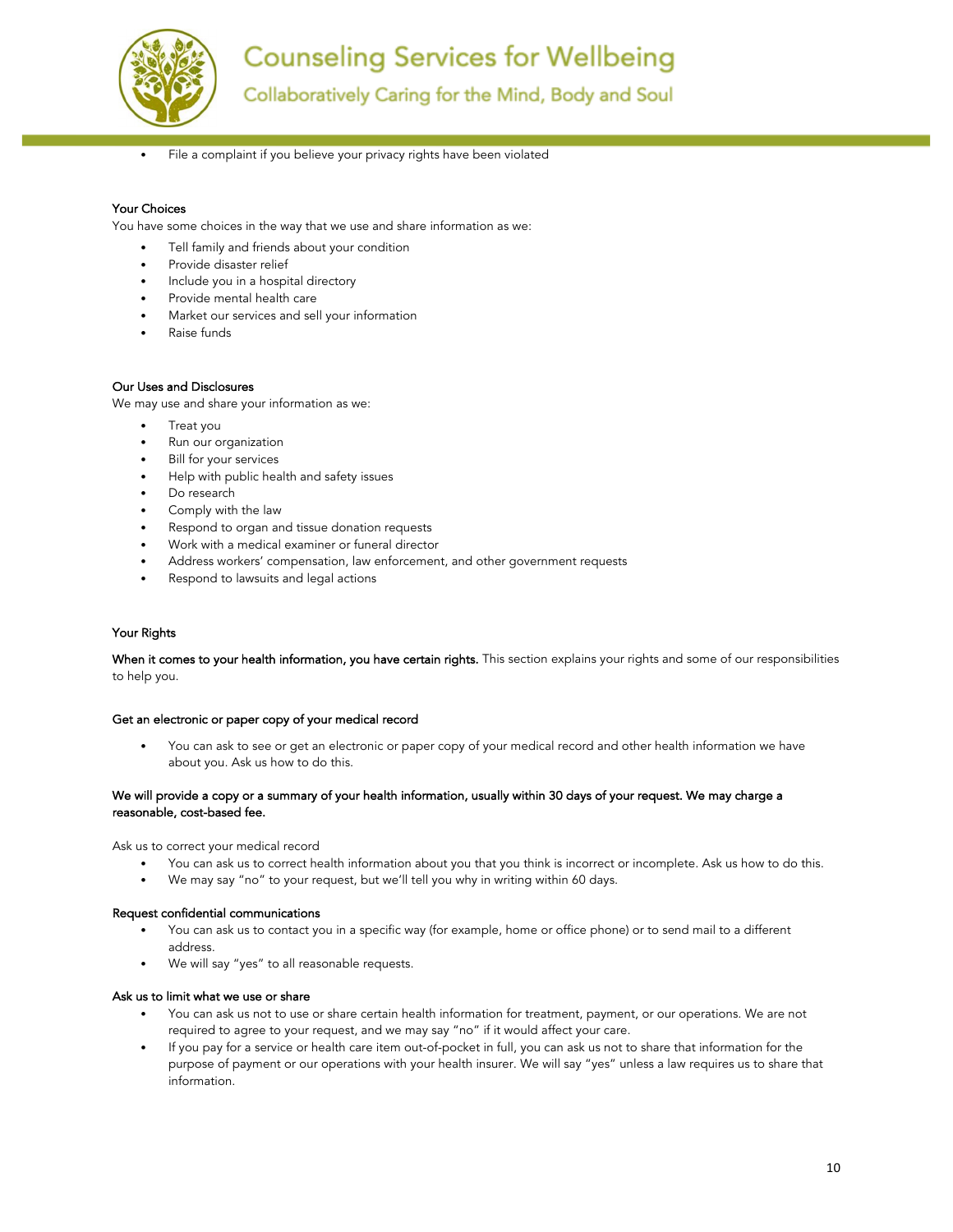

#### Get a list of those with whom we've shared information

- You can ask for a list (accounting) of the times we've shared your health information for six years prior to the date you ask, who we shared it with, and why.
- We will include all the disclosures except for those about treatment, payment, and health care operations, and certain other disclosures (such as any you asked us to make). We'll provide one accounting a year for free but will charge a reasonable, cost-based fee if you ask for another one within 12 months.

#### Get a copy of this privacy notice

You can ask for a paper copy of this notice at any time, even if you have agreed to receive the notice electronically. We will provide you with a paper copy promptly.

#### Choose someone to act for you

- If you have given someone medical power of attorney or if someone is your legal guardian, that person can exercise your rights and make choices about your health information.
- We will make sure the person has this authority and can act for you before we take any action.

#### File a complaint if you feel your rights are violated

- You can complain if you feel we have violated your rights by contacting us using the information on page 1.
- You can file a complaint with the U.S. Department of Health and Human Services Office for Civil Rights by sending a letter to 200 Independence Avenue, S.W., Washington, D.C. 20201, calling 1-877-696-6775, or visiting www.hhs.gov/ocr/privacy/hipaa/complaints/.
- We will not retaliate against you for filing a complaint.

#### Your Choices

For certain health information, you can tell us your choices about what we share. If you have a clear preference for how we share your information in the situations described below, talk to us. Tell us what you want us to do, and we will follow your instructions.

In these cases, you have both the right and choice to tell us to:

- Share information with your family, close friends, or others involved in your care
- Share information in a disaster relief situation
- Include your information in a hospital directory

*If you are not able to tell us your preference, for example if you are unconscious, we may go ahead and share your information if we believe it is in your best interest. We may also share your information when needed to lessen a serious and imminent threat to health or safety.*

In these cases, we never share your information unless you give us written permission:

- Marketing purposes
- Sale of your information
- Most sharing of psychotherapy notes

In the case of fundraising:

We may contact you for fundraising efforts, but you can tell us not to contact you again.

#### Our Uses and Disclosures

#### How do we typically use or share your health information?

We typically use or share your health information in the following ways:

#### Treat you

We can use your health information and share it with other professionals who are treating you. *Example: A doctor treating you for an injury asks another doctor about your overall health condition.*

#### Run our organization

We can use and share your health information to run our practice, improve your care, and contact you when necessary. *Example: We use health information about you to manage your treatment and services.* 

#### Bill for your services

We can use and share your health information to bill and get payment from health plans or other entities.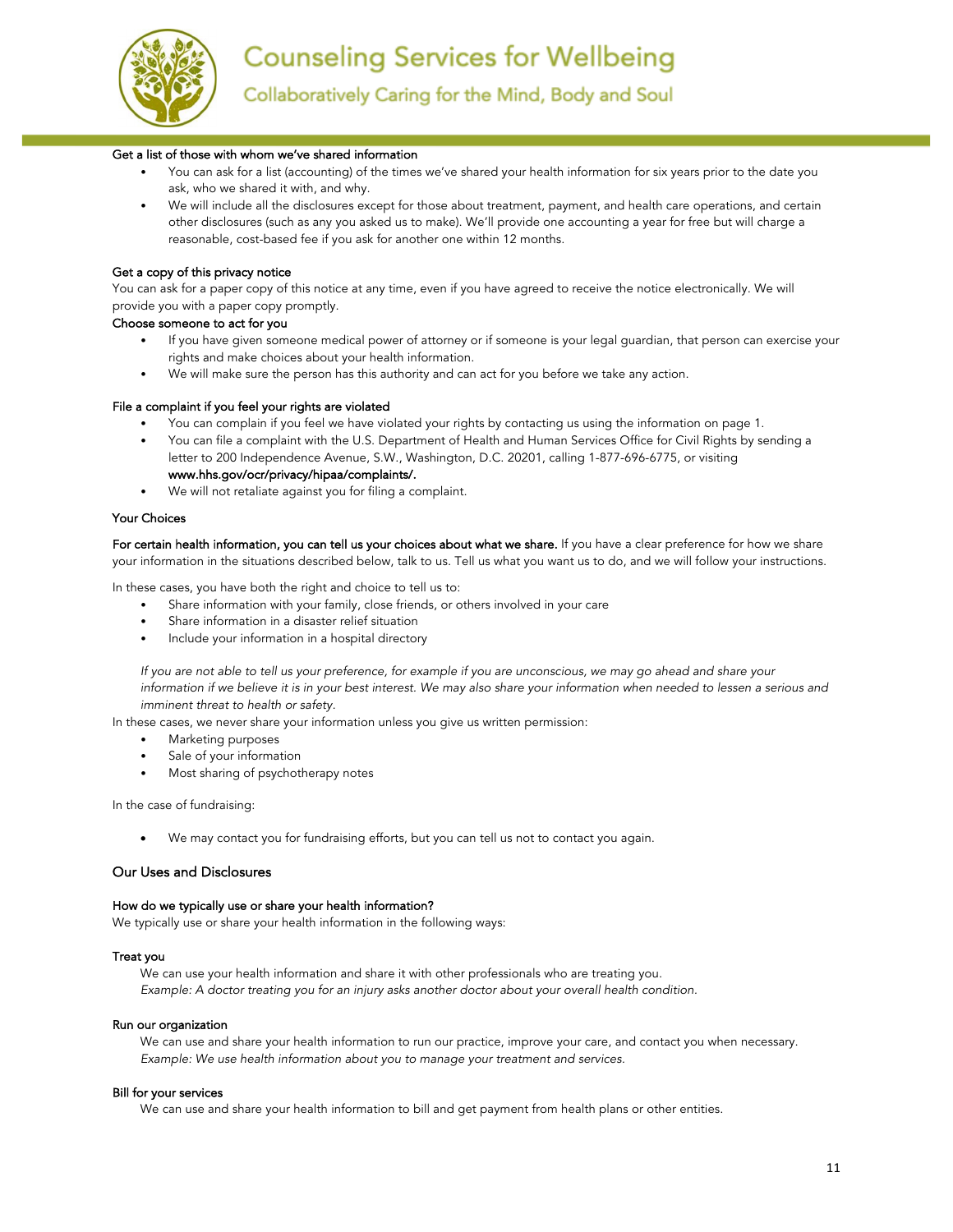

*Example: We give information about you to your health insurance plan so it will pay for your services.*  How else can we use or share your health information?

We are allowed or required to share your information in other ways – usually in ways that contribute to the public good, such as public health and research. We have to meet many conditions in the law before we can share your information for these purposes. For more information see: www.hhs.gov/ocr/privacy/hipaa/understanding/consumers/index.html.

#### Help with public health and safety issues

We can share health information about you for certain situations such as:

- Preventing disease
- Helping with product recalls
- Reporting adverse reactions to medications
- Reporting suspected abuse, neglect, or domestic violence
- Preventing or reducing a serious threat to anyone's health or safety

#### Do research

We can use or share your information for health research.

#### Comply with the law

We will share information about you if state or federal laws require it, including with the Department of Health and Human Services if it wants to see that we're complying with federal privacy law.

#### Respond to organ and tissue donation requests

We can share health information about you with organ procurement organizations.

#### Work with a medical examiner or funeral director

We can share health information with a coroner, medical examiner, or funeral director when an individual dies.

#### Address workers' compensation, law enforcement, and other government requests

- We can use or share health information about you:
- For workers' compensation claims
- For law enforcement purposes or with a law enforcement official
- With health oversight agencies for activities authorized by law
- For special government functions such as military, national security, and presidential protective services

#### Respond to lawsuits and legal actions

We can share health information about you in response to a court or administrative order, or in response to a subpoena.

#### Our Responsibilities

- We are required by law to maintain the privacy and security of your protected health information.
- We will let you know promptly if a breach occurs that may have compromised the privacy or security of your information.
- We must follow the duties and privacy practices described in this notice and give you a copy of it.
- We will not use or share your information other than as described here unless you tell us we can in writing. If you tell us we can, you may change your mind at any time. Let us know in writing if you change your mind.

#### For more information see: www.hhs.gov/ocr/privacy/hipaa/understanding/consumers/noticepp.html.

#### Changes to the Terms of this Notice

We can change the terms of this notice, and the changes will apply to all information we have about you. The new notice will be available upon request, in our office, and on our web site.

#### This notice of privacy practices is effective as of January 1<sup>st</sup>, 2016, and applies to:

Counseling Services for Health and Wellbeing, Inc. 15811 Ambaum Blvd SW Suite 110 Burien, WA 98166

Privacy Contact: Deanna Hoyt, Office Manager, phone: 206-242-8211 \*We never market or sell personal information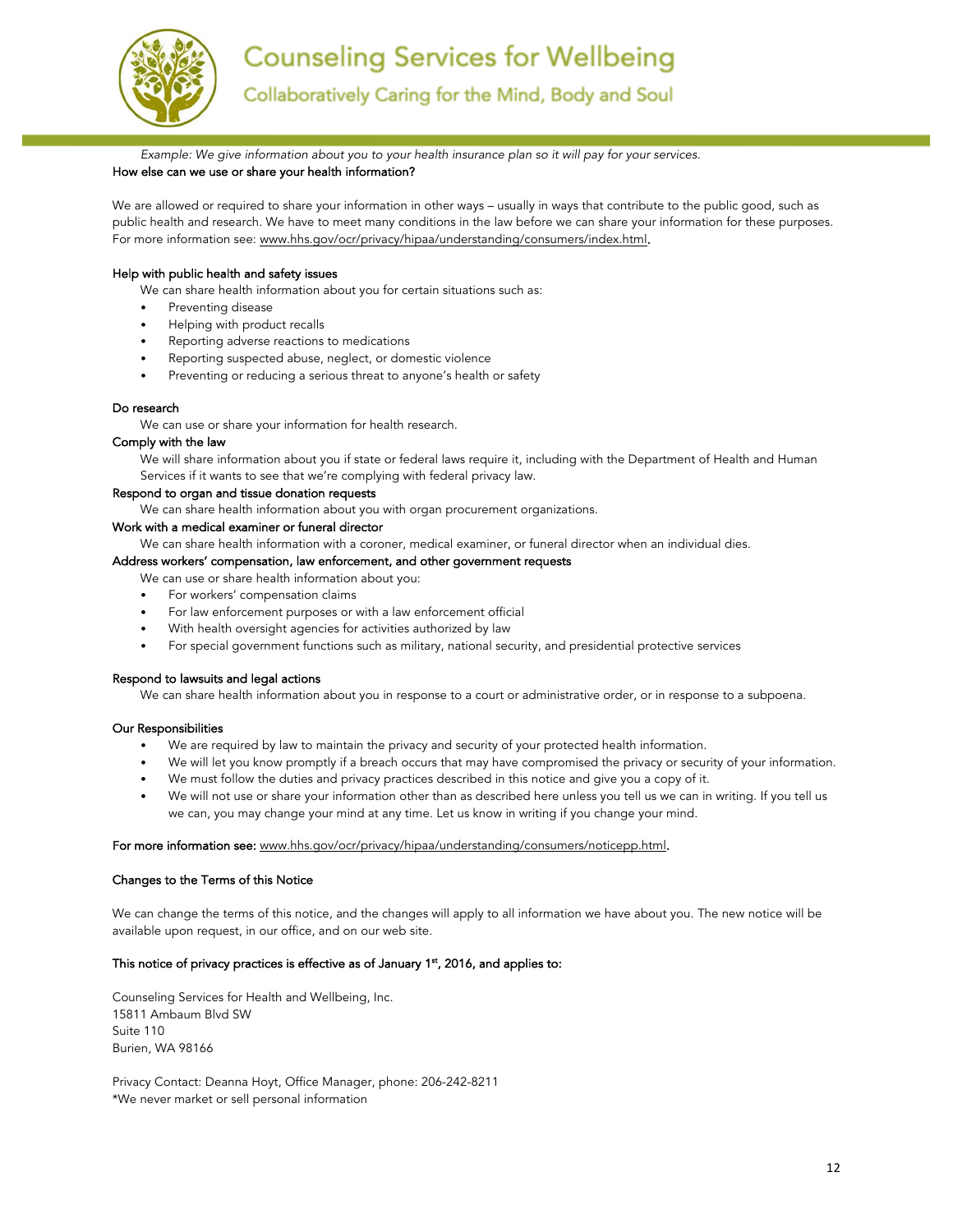

| <b>Agreement</b>                                                                                 |                                                                                                                                                                                                                                                                        |
|--------------------------------------------------------------------------------------------------|------------------------------------------------------------------------------------------------------------------------------------------------------------------------------------------------------------------------------------------------------------------------|
| agreement and have received a copy for myself.                                                   | I hereby authorize Counseling Services for Wellbeing, Inc. to render mental health services to me. I have read and understand this                                                                                                                                     |
| I am aware of the 48-hour cancellation policy and have discussed this with my provider:          |                                                                                                                                                                                                                                                                        |
| _______________________client initials                                                           | provider initials                                                                                                                                                                                                                                                      |
|                                                                                                  |                                                                                                                                                                                                                                                                        |
|                                                                                                  |                                                                                                                                                                                                                                                                        |
|                                                                                                  |                                                                                                                                                                                                                                                                        |
| Responsible Party for minors under the age of 13:                                                |                                                                                                                                                                                                                                                                        |
|                                                                                                  |                                                                                                                                                                                                                                                                        |
|                                                                                                  |                                                                                                                                                                                                                                                                        |
| <b>HIPAA</b>                                                                                     |                                                                                                                                                                                                                                                                        |
| I acknowledge that I have received the Notice of Privacy Practices explaining HIPAA.             |                                                                                                                                                                                                                                                                        |
|                                                                                                  |                                                                                                                                                                                                                                                                        |
|                                                                                                  |                                                                                                                                                                                                                                                                        |
|                                                                                                  |                                                                                                                                                                                                                                                                        |
| <b>Financial Responsibility</b>                                                                  |                                                                                                                                                                                                                                                                        |
| deductibles, insurance plan refusal to pay for any reason and missed and late cancellation fees. | I authorize provider to release information to insurance carrier(s) listed and be paid directly by insurance carrier(s) for services<br>billed. I acknowledge that I am responsible for all charges not paid by my insurance companies including: copays, coinsurance, |
| reasonable attorney fees.                                                                        | If it becomes necessary to effect collections of any amount owed, the undersigned agrees to pay all costs and expenses, including                                                                                                                                      |

*Signature*: \_\_\_\_\_\_\_\_\_\_\_\_\_\_\_\_\_\_\_\_\_\_\_\_\_\_\_\_\_\_\_\_\_\_\_\_\_\_\_\_\_\_\_\_\_\_\_\_\_\_\_\_\_\_\_\_\_\_\_\_\_\_\_\_\_\_\_\_\_Date:\_\_\_\_\_\_\_\_\_\_\_\_\_\_\_\_\_\_\_\_\_\_